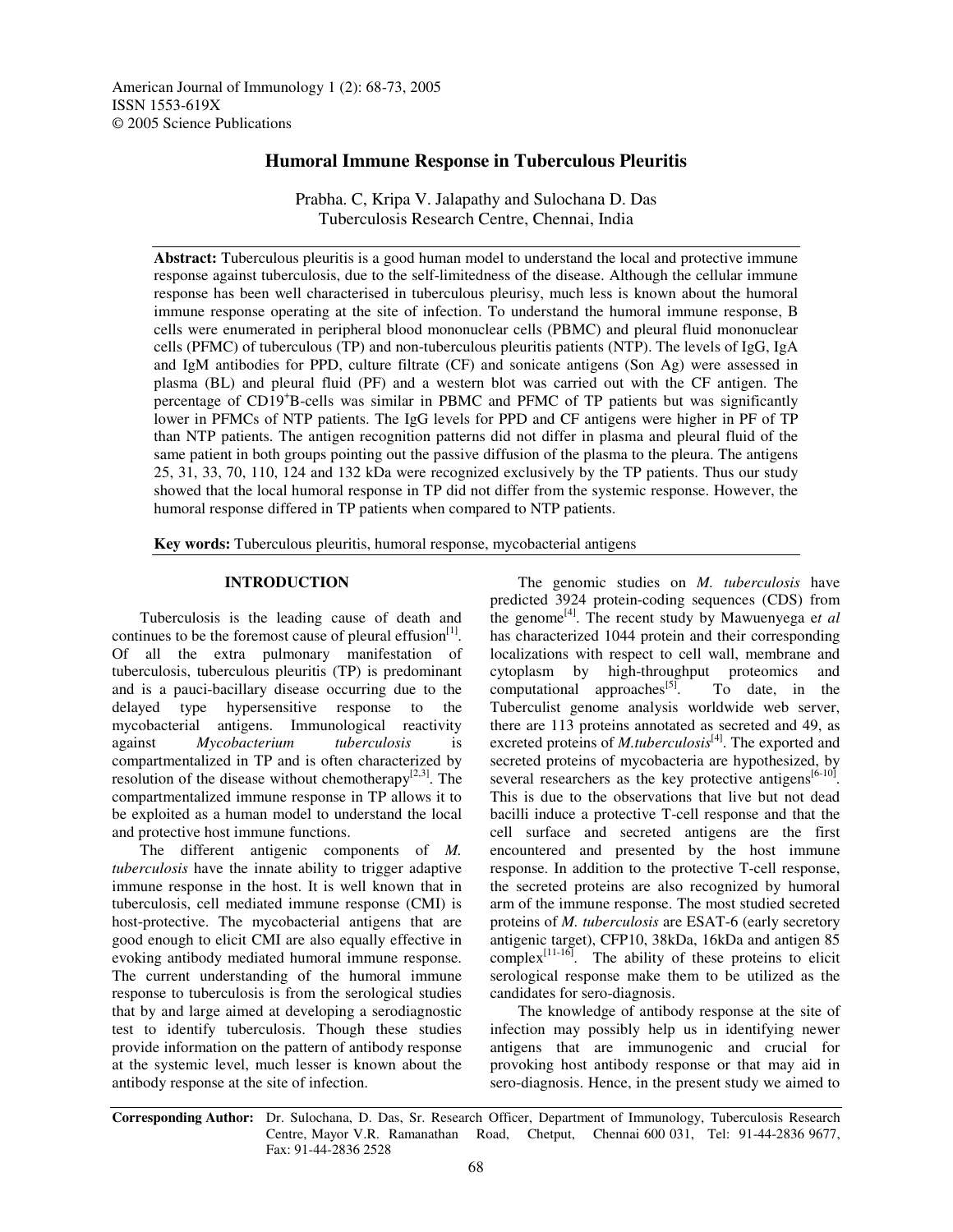evaluate the humoral immune response in TB pleuritis i.e at the site of infection. Hence, we assessed the levels of different antibodies against different mycobacterial antigens in both plasma and pleural fluid of the same patient by ELISA. Also we compared the localized and systemic antibody response against the secreted antigens by western blot analysis.

### **SUBJECTS AND METHODS**

**Study Group:** In this study, we enrolled a total of 74 patients with pleural effusion from Government General Hospital. The study was approved by the institutional ethical committee of Government General Hospital, Chennai. The written and informed consent was obtained from each study participant. Patients with HIV infection were excluded from the study. The blood and the pleural fluid collected for the therapeutic purpose, before the start of the treatment was utilized for this study. All these subjects were Mantoux positive and showed an induration of more than 10 mm. Based on the diagnosis, the study subjects were classified into two groups.

**Tuberculous pleuritis subjects (TP):** This group consists of 44 patients, who had pleural effusion due to tuberculous infection. These subjects were sputum smear positive for the acid-fast bacilli and were Mantoux positive. Further diagnosis of pleural tuberculosis was based on positive culture of *M. tuberculosis* on Lowenstein-Jenson medium from pleural fluid and by PCR to detect the bacilli using IS6110 primers in pleural fluid, supported by the radiographic and clinical data.

**Non-tuberculous pleuritis subjects (NTP):** This group consists of 30 subjects who had exudative pleural effusion due to causes other than tuberculosis. The etiologies of these patients are Malignancy (N=24), Para pneumonic effusion (N=4) and exudative effusion due to secondary infections to autoimmune disorders (N=2). The effusion had lymphoctyic predominance. The diagnosis was based on the cytology of the pleural fluid, demonstration of the causative organism by appropriate culture methods and relevant clinical findings.

**Antigens:** Purified Protein Derivative was obtained from Central Veterinary Lab, Weybridge, U.K.

Culture filtrate antigen was prepared from *M. tuberculosis* H37Rv grown in Sauton's liquid medium for 5 weeks. For the preparation of culture filtrate, the proteins in the culture supernatant were precipitated with 90% ammonium sulphate saturation. The precipitate was dissolved and dialyzed against 0.1M PBS.

The sonicate antigen was prepared by sonicating the pellet containing bacilli obtained after removing the culture supernatant. The sonication was carried out in 6 cycles of each 30 seconds on and 30 seconds off in PBS (pH 7.0) followed by centrifugation at 8000rpm for 10min. The supernatant was filtered through 0.45µm pore size membrane.

The quantification of protein was done using the protein estimation kit following manufacturer's instruction (Bangalore Genei, India)

**Flow cytometry:** The percentage of B-cells in the peripheral blood mononuclear cells (PBMC) and pleural fluid mononuclear cells (PFMC) were assessed by flow cytometry. The cells were incubated with CD3 FITC/ CD19 PE antibodies for 30 min at  $4^{\circ}$ C. The cells were fixed in 1% paraformaldehyde (W/V) and acquired using fluorescence-activated cell scan (FACS, Becton Dickinson). The analyses were done using CellQuest software. A total of 10, 000 events for each sample were acquired. The data were expressed as percentage of total lymphocytes.

**ELISA:** ELISA was carried out to estimate the immunoglobulins IgG, IgA and IgM levels against PPD, culture filtrate (CF) and sonicate antigens (Son Ag). The antigens were coated on the polyvinyl microtitre ELISA plates (Costar, USA) at the concentration of 5µg/ml. After overnight incubation, non-specific adsorption of protein was blocked with 1%BSA in PBS for one hour at 37°C. The plasma and pleural fluid samples were added in 1:100 dilutions in triplicates. Peroxidase-labeled Goat anti-human IgG, IgA and IgM were used at the dilutions of 1:10,000, 1: 5000 and 1: 10,000 respectively. The enzymatic substrate used was  $H_2O_2$  mixed with the chromogen substrate tetramethylbenzidine (Bangalore Genei, India). The absorbance was read at 450nm using an ELISA plate reader (Molecular devices, SPECTRA MAX-250, USA).

**Western blotting:** The culture filtrate antigen was denatured under reducing condition at  $100^{\circ}$ C in a sand bath for 5 minutes and separated by SDS-PAGE on 12%gel. The fractionated proteins were electrophoretically transferred onto PVDF membrane (Bio Rad) in a transblot unit (Transblot, BioRad). Membranes were blocked with 1% BSA in PBS containing 0.1% tween-20. The membrane was cut into 5-7mm wide strips and then incubated with plasma and pleural fluid samples in 1:100 dilution. Peroxidase labeled goat-anti-human IgG was used as a secondary antibody in 1:5000 dilution. The binding of the antibodies to the specific protein was revealed by using Diaminobenzidine (DAB) chromogen as substrate.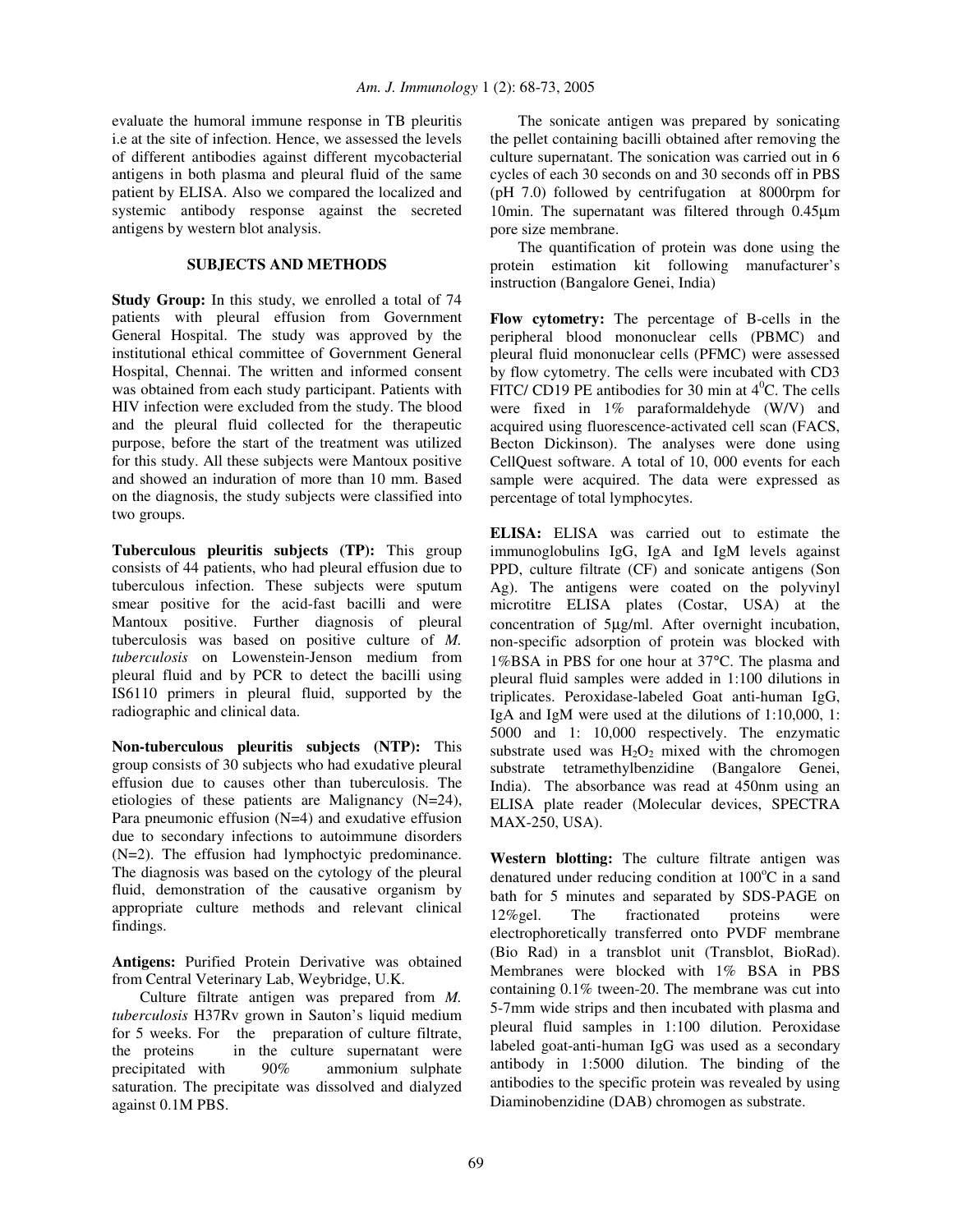|     | PPD            |                  |                | СF              |                 | Son $Ag$        |  |
|-----|----------------|------------------|----------------|-----------------|-----------------|-----------------|--|
|     | BL             | PF               | BL             | PF              | BL              | PF              |  |
| IgG | $.2 \pm 0.1$   | $1\pm0.1$        | $1.6 \pm 0.12$ | $-4\pm 0.12*$   | $0.7 \pm 0.09$  | $0.7 \pm 0.1$   |  |
| IgA | $0.5 \pm 0.05$ | $0.4 \pm 0.06$   | $0.4 \pm 0.04$ | $0.4 \pm 0.05$  | $0.50 \pm 0.03$ | $0.50 \pm 0.04$ |  |
| IgM | $0.3 \pm 0.05$ | $0.26 \pm 0.04*$ | $0.4 \pm 0.05$ | $0.36 \pm 0.04$ | $0.6 \pm 0.06$  | $0.5 \pm 0.05$  |  |

Table 1a: Antibody levels in tuberculous pleuritis subjects (N=44)

Table 1b: Antibody levels in non-tuberculous pleuritis subjects (N=30)

|     | <b>PPD</b>     |                   | UЕ             |                 | Son Ag          |                 |
|-----|----------------|-------------------|----------------|-----------------|-----------------|-----------------|
|     | BL             | PF                | BL             | PF              | BL              | PF              |
| IgG | l.0±0.09       | $0.81 \pm 0.08**$ | 1.32±0.1       | $1\pm0.09**$    | $0.9 \pm 0.1$   | $0.7 \pm 0.08*$ |
| IgA | $0.6 \pm 0.07$ | $0.4 \pm 0.06*$   | $0.5 \pm 0.06$ | $0.3 \pm 0.05*$ | $0.50 \pm 0.05$ | $0.4 \pm 0.06*$ |
| IgM | $0.4 \pm 0.04$ | $0.3 \pm 0.06*$   | $0.4 \pm 0.05$ | $0.3 \pm 0.05*$ | $0.6 \pm 0.06$  | $0.4 \pm 0.06*$ |

The antibody isotype levels in plasma (BL) and pleural fluid (PF) of 44 tuberculous (A) and 30 non-tuberculous pleuritis subjects (B) for PPD, culture filtrate (CF) and sonicate antigens (Son Ag) of *M. tuberculosis* H37Rv as assessed by ELISA. The coating concentration of the antigens was 5µg/ml and the optical density (O.D.) was measured at 450nm.

\* Represents p<0.05 in comparison with the corresponding plasma

# Represents p<0.05 for comparison between TP and NTP groups

A pre-stained molecular weight marker (GIBCO BRL) was run on the same gel.

**Statistical analysis:** The significance of the observed differences was calculated using paired or unpaired student's t-test as appropriate.

### **RESULTS**

To understand the *in vivo* humoral response, the percentage composition of B-cells in PBMC and PFMC was determined. There was no significant difference in the levels of CD19 <sup>+</sup>B-cells between PBMC and PFMC of TP patients. The CD19<sup>+</sup>B-cells were significantly lower in the PFMCs of non-tuberculous pleuritis patients when compared to their PBMCs (Fig. 1).



Fig.1: Percentage of B-cells in PBMC and PFMC in 44 TP and 30 NTP patients: The percentage of B-cells was determined using a double staining protocol by FACS. The mean levels  $(\pm$ S.E.M.) are represented in the graph. \*Represents p<0.05



Fig. 2: Western blot analysis of culture filtrate antigen of H37Rv: The band patterns recognised by plasma and pleural fluid of 20 tuberculous pleuritis subjects (A-lanes 1 to 20) and 10 nontuberculous pleuritis control subjects (B-lanes 1 to 10). Molecular weight markers in kilodaltons (kDa) are indicated on the left (M). B-blank, P-pooled TB plasma, N-pooled normal plasma, T-pooled tuberculous pleuritis plasma.

The systemic levels of CD19<sup>+</sup>B-cells in NTP were higher than in TP patients. The levels of antibodies did not differ significantly between plasma and pleural fluid of TP patients except for IgG levels against CF antigens and IgM levels against PPD, where the antibody levels were significantly lower in pleural fluid when compared with plasma (Table 1a). Interestingly in non-tuberculous pleuritis patients, the antibody levels in the pleural fluid against all the mycobacterial antigens were significantly lower than the plasma antibody levels (Table 1b). The IgG levels were higher in PF of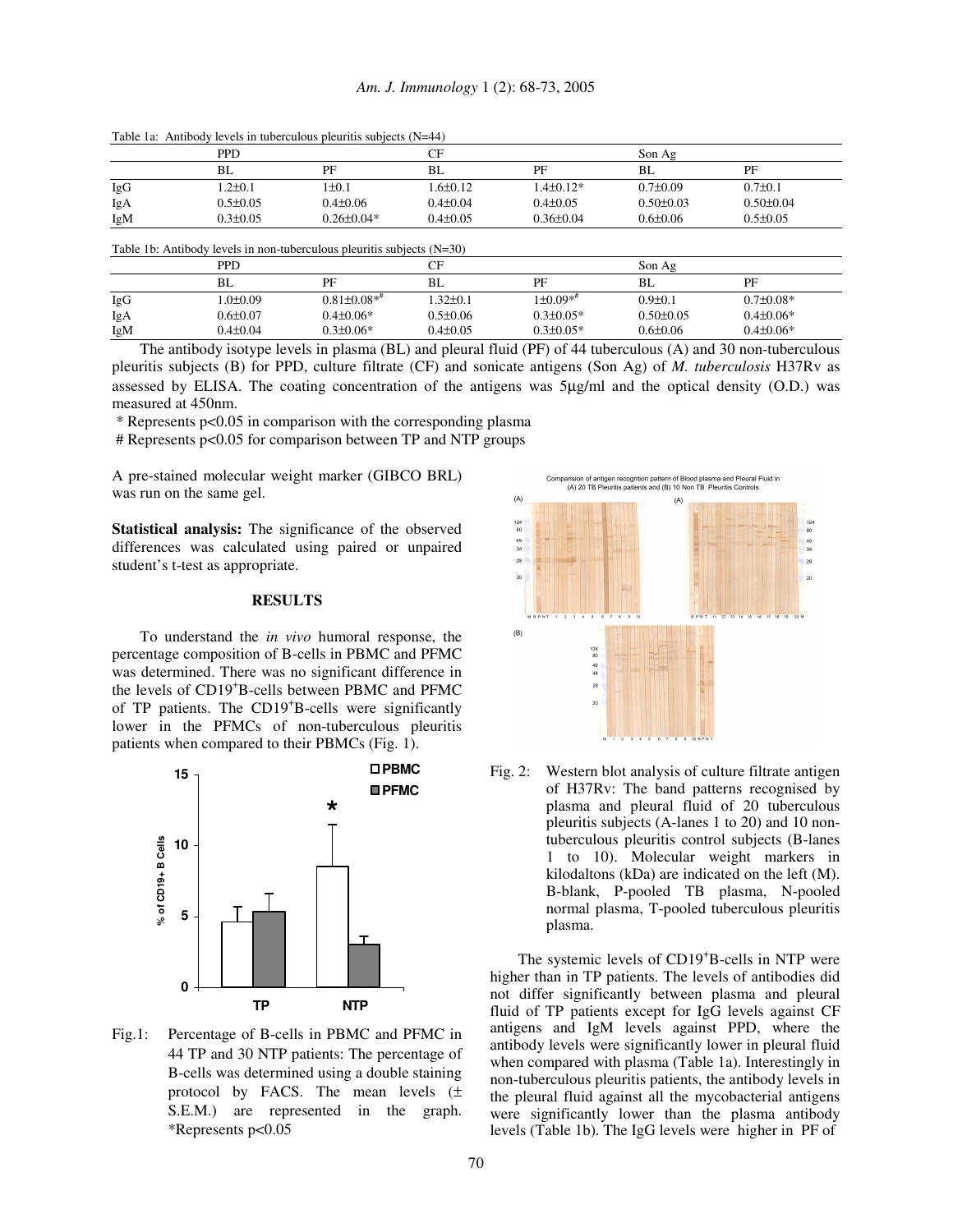

Fig. 3: Graphical analysis of the antibody reactivity patterns as observed in figure 2: The frequency of reaction of the plasma of tuberculous pleuritis subjects (TP) with a given antigen band is plotted against frequency with nontuberculous pleuritis subjects (NTP). The apparent molecular weight is indicated alongside. The dots lying on x-axis represents the molecular weights of 25, 33, 124, 110, 70, 31 and 132kDa respectively. These antigens were recognised only by TP subjects

TP than NTP subjects for PPD and CF antigens. The IgA and IgM antibody levels did not differ in the plasma of the two groups for all the antigens (Table 1a and b).

There was a differential recognition of the culture filtrate antigens of mycobacteria between TP and Non-TP patients by western blot. However there was no difference in the antigen recognition patterns of plasma and pleural fluid of the same patients in both the groups (Fig. 2a and b). Some of the antigens were recognised in both TP and NTP subjects and some were exclusively recognized by TP plasma and pleural fluid. The antigens of molecular weight 25, 31, 33, 70, 110, 124 and 132 kDa were recognized exclusively by the TP patients. The frequency of recognition of some of the culture filtrate antigens on an immunoblot is shown in Fig. 3.

#### **DISCUSSION**

Pleural tuberculosis is a self-limiting illness. The fact that the recurrent pleurisy is rare indicates that there occurs the adequate local and protective immune response. The successful self-elimination of the condition is brought out by the compartmentalized CD4<sup>+</sup>Th1 immune response in  $TP^{[2,17]}$ . Although the inevitable role of the CD4<sup>+</sup>T cells and the Th1 cytokines in limiting the illness is well documented, much less is known about the contribution of B-cell mediated immunity in tuberculous pleuritis [18, 19].

The absence of any significant difference in the number of B-cells between the pleural fluid and blood in TP, observed in the present study indicates the absence of compartmentalization of these cells**.** A similar observation was reported by Santiago et al.,<sup>[20]</sup>. These results show that there is no quantitative difference in the B-cell mediated response. However, the report by Wallis *et al* showed that the tuberculous pleural fluid contains a high proportion of antigen reactive B-cells<sup>[21]</sup>. Also they had generated the clones of B-cells from pleural fluid that were reactive to specific antigens in the range from 29kDa to 68kDa. This indicates that there occurs mycobacterial antigen specific B-cell clonal propagation at the site of infection and it is important to analyze them for further development in vaccine and/or diagnosis.

In our study, though the IgG levels for PPD were significantly higher in PF of TP than NTP subjects, the levels of other isotype of antibodies did not differ. Banchuin *et* al have reported the absence of significant difference in the IgG levels for PPD in pleural fluid between patients with tuberculosis and malignancy<sup>[22]</sup>. A contrary report by Murate *et al*, demonstrated a significant increase of all the three isotypes (IgA, IgG and IgM) for PPD in the tuberculous pleural effusion than the malignant pleurisy<sup>[23]</sup>.

There are very few reports on the pleural antibody response to secretary antigens of mycobacteria. Most of these studies have documented the usefulness of a single or the combination of purified secretary antigens of mycobacteria in serological or pleural fluid diagnosis $^{[24\text{-}26]}$ . And there are no reports that compare the systemic verses local antibody response to the secretary antigens and its usefulness in discriminating the non-tuberculous pleuritis subjects. Our results indicate that the local antibody production, against the culture filtrate antigens does not differ significantly from that of the systemic levels. Nevertheless the differential antigen recognition on western blot by TP and NTP subjects supports the suggestion of Wallis *et al.,* [21] *,* that tuberculous pleurisy may prove useful in the identification of potentially protective mycobacterial antigens particularly those secreted during infection. Of particular interest from our study is the low Mol.wt. proteins of 31and 33kDa which were recognized only by the TP subjects as also reported by Wallis et al., <sup>[21]</sup>. The larger proportion of patients recognized the antigens in the high molecular weight region of 70-130kDa, particularly 70, 110, 124 and 132kDa proteins. It suggests that these secreted antigens of *M. tuberculosis,* elicit antibodies in majority of TP patients. A similar observation was reported by Laal *et al* in patients with pulmonary tuberculosis<sup>[27]</sup>. This shows that the antigens of high molecular weight have an important role in the protective immune response. Characterization of such proteins is essential to understand their role in pathogenesis of tuberculosis.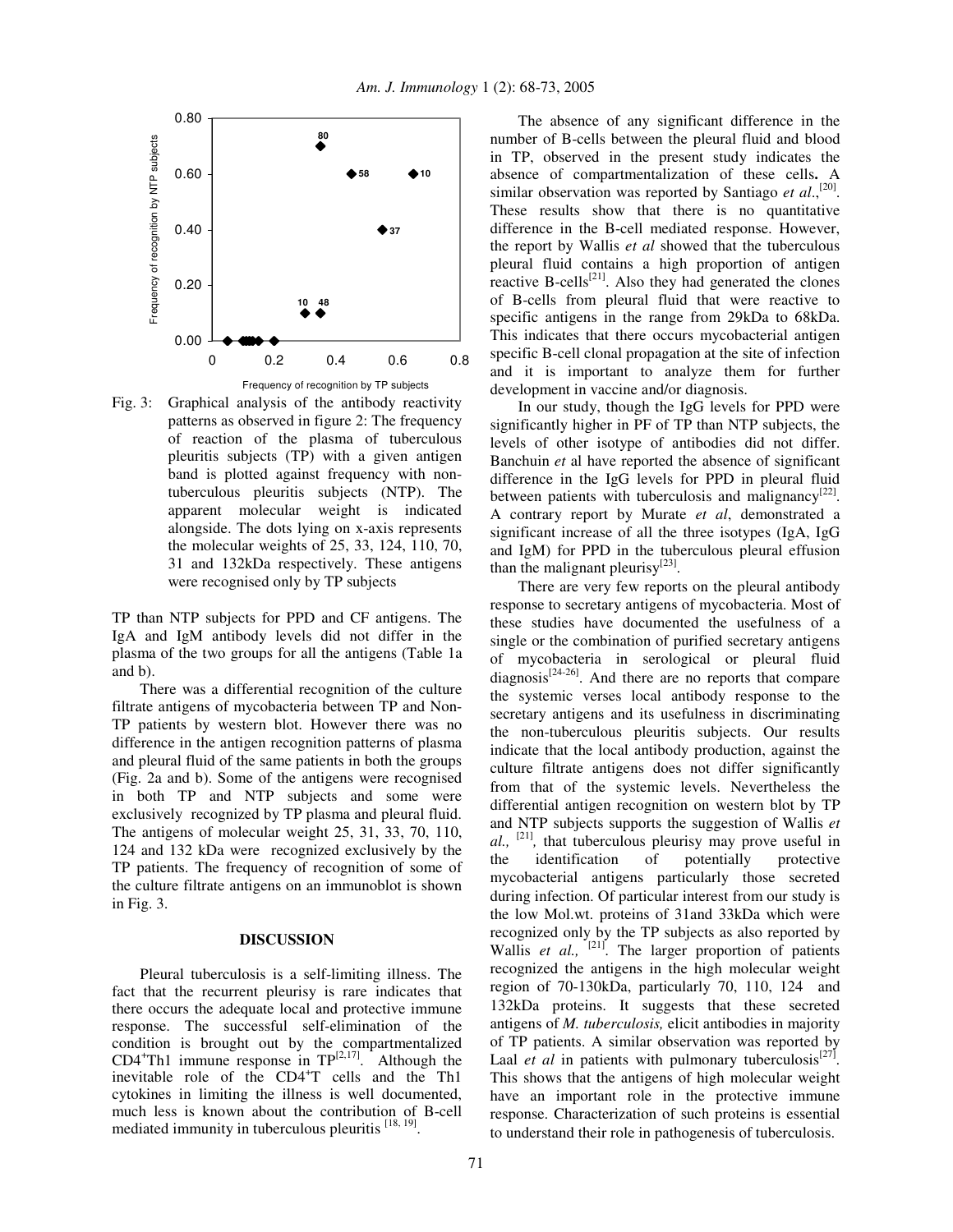In the present study, the individual antibody response of isotypes IgA and IgM to the mycobacterial antigens did not show any appreciable difference between the TP and NTP subjects. Also NTP subjects recognized some of the secretary antigens of mycobacteria. This might be due to the high prevalence of tuberculosis in our country and all of the non-TP subjects recruited in the study are infected with mycobacteria as evident from their mantoux status. This is supported by the fact that the anti-mycobacterial antibody detection has modest diagnostic value for tuberculosis and tuberculous pleuritis in area with intermediate or high prevalence of tuberculosis<sup>[26]</sup>.

Together our data suggests that the antibodies present in the pleural fluid might probably be due to the passive diffusion from the plasma rather than the local production as reported previously $^{[28]}$ . However studies that employed single or multiple, purified or recombinant antigens support the concept of the local antibody production in TP pleuritis<sup>[21, 26]</sup>. Such studies employing purified antigens have to be carried out particularly in an endemic area to ascertain whether there is local antibody production against specific antigens of mycobacteria. Thus our study demonstrates that the local humoral anti-mycobacterial response does not differ extensively from the systemic humoral immune response in tuberculous pleuritis.

### **ACKNOWLEDGEMENT**

Prabha. C and Kripa. V. Jalapathy render their thanks to Indian Council of Medical Research (I.C.M.R) and Council of Scientific and Industrial Research (C.S.I.R) respectively, for providing Senior Research fellowships.

### **REFERENCES**

- 1. Ferrer, J., 1997. Pleural tuberculosis. Eur. Respir. J., 10: 942-947.
- 2. Barnes, P.F., S.D. Mistry, C.L. Cooper, C. Pirmez, T.H. Rea and R.L. Modlin, 1989. Compartmentalization of a CD4+ T lymphocyte subpopulation in tuberculous pleuritis. J. Immunol., 142: 1114-9.
- 3. San Jose, M.E., L. Valdes, M.J. Saavedra, J.M. De Vega, D. Alvarez, J. Vinuela, P. Penela, J M. Valle and R. Seoane, 1999. Lymphocyte populations in tuberculous pleural effusions. Ann. Clin. Biochem., 36: 492-500.
- 4 http://genolist.pasteur.fr/TubercuList/genome.cgi.
- 5. Mawuenyega, K.G., C.V. Forst, K.M. Dobos, J.T. Belisle, J. Chen, E.M. Bradbury, A R. Bradbury and X. Chen, 2005. Mycobacterium tuberculosis functional network analysis by global subcellular protein profiling. Mol. Biol. Cell., 16: 396-404.
- 6. Andersen, P., 1994. Effective vaccination of mice against Mycobacterium tuberculosis infection with a soluble mixture of secreted mycobacterial proteins. Infect. Immun., 62: 2536-44.
- 7. Hubbard, R.D., C.M. Flory and F.M. Collins, 1992. Immunization of mice with mycobacterial culture filtrate proteins. Clin. Exp. Immunol., 87: 94-8.
- 8. Pal, P.G. and M.A. Horwitz, 1992. Immunization with extracellular proteins of Mycobacterium tuberculosis induces cell-mediated immune responses and substantial protective immunity in a guinea pig model of pulmonary tuberculosis. Infect. Immun., 60: 4781-92.
- 9. Roberts, A.D., M.G. Sonnenberg, D.J. Ordway, S.K. Furney, P.J. Brennan J.T. Belisle and I.M. Orme, 1995. Characteristics of protective immunity engendered by vaccination of mice with purified culture filtrate protein antigens of Mycobacterium tuberculosis. Immunology, 85: 502-8.
- 10. Orme, I.M., P. Andersen and W.H. Boom, 1993. T cell response to Mycobacterium tuberculosis. J. Infect. Dis., 167: 1481-97.
- 11. Sorenson, A.L., N.S.G. Houen, P. Andersen and A.B. Andersen, 1995. Purification and characterization of a low molecular- mass T-cell antigen secreted by Mycobacterium tuberculosis. Infect. Immun., 63:1710-1717.
- 12. Wilkinson, K.A., R.J. Wilkinson, A. Pathan, K. Ewer, M. Prakash, P. Klenerman, N. Maskell, R. Davies, G. Pasvol and A. Lalvani, 2005. *Ex vivo* characterization of early secretory antigenic target 6-specific T cells at sites of active disease in pleural tuberculosis. Clin. Infect. Dis., 40: 184-7.
- 13. Nicol, M.P., D. Pienaar, K. Wood, B. Eley, R.J. Wilkinson, H. Henderson, L. Smith, S. Samodien and D. Beatty, 2005. Enzyme-linked immunospot assay responses to early secretory antigenic target 6, culture filtrate protein 10, and purified protein derivative among children with tuberculosis: implications for diagnosis and monitoring of therapy. Clin. Infect. Dis., 40: 1301-8.
- 14. van Pinxteren, L.A., P. Ravn, E.M. Agger, J. Pollock and P. Andersen, 2000. Diagnosis of tuberculosis based on the two specific antigens ESAT-6 and CFP10. Clin. Diagn. Lab. Immunol., 7: 155-60.
- 15. Senthil, Kumar, K.S., K.R. Uma Devi and R. Alamelu, 2002. Isolation and evaluation of diagnostic value of two major secreted proteins of Mycobacterium tuberculosis. Indian J. Chest Dis. Allied Sci., 44: 225-32.
- 16. Uma Devi, K.R., B. Ramalingam and A. Raja, 2003. Antibody response to Mycobacterium tuberculosis 30 and 16kDa antigens in pulmonary tuberculosis with human immunodeficiency virus coinfection. Diagn. Microbiol. Infect. Dis., 46: 205-9.